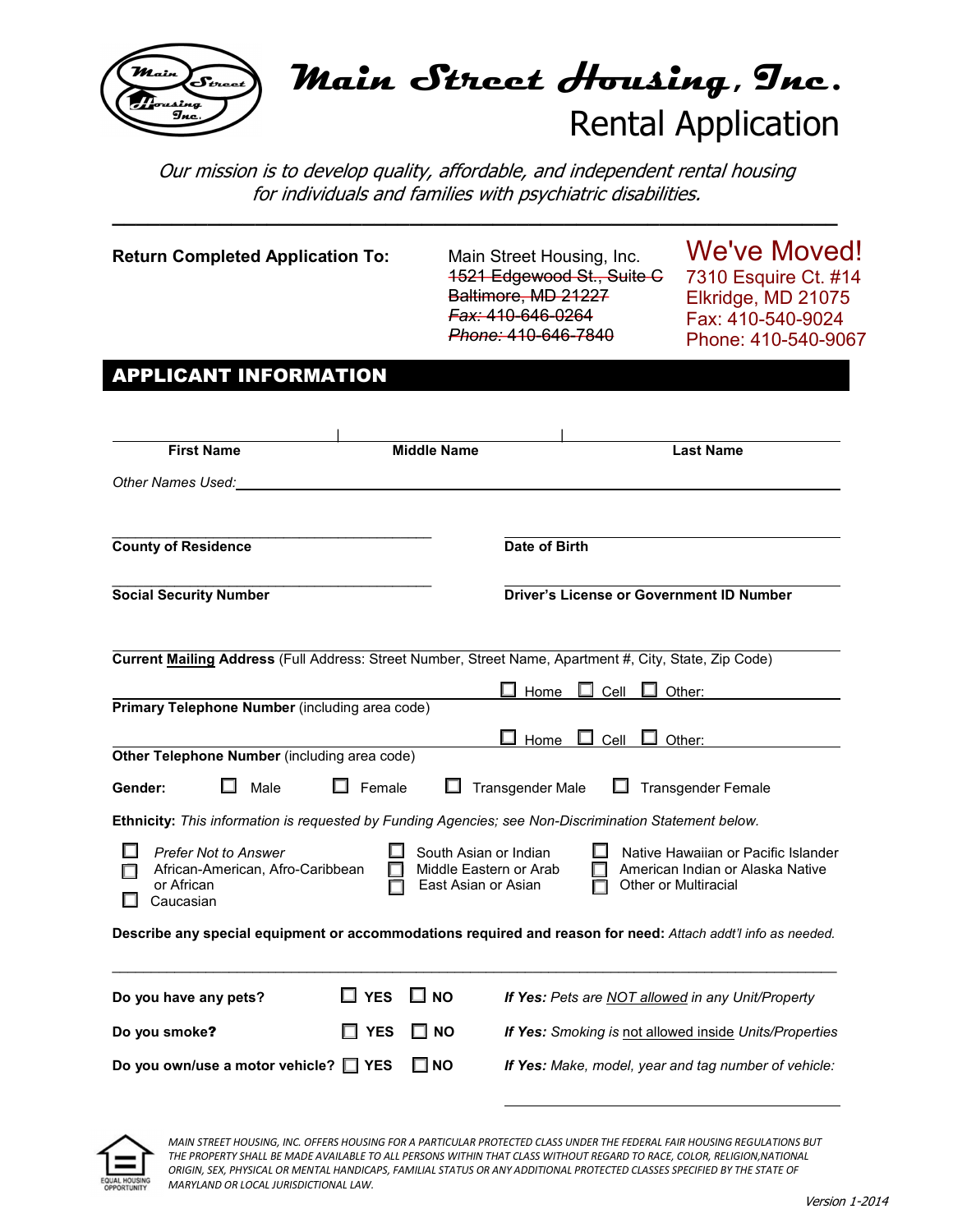| 3.<br><b>RENTAL &amp; LEGAL HISTORY</b><br>Current or Most Recent Residence: Please check the option that best describes your current living situation:<br>Homeless (on Street/in Shelter) |                                                                   |                                          |
|--------------------------------------------------------------------------------------------------------------------------------------------------------------------------------------------|-------------------------------------------------------------------|------------------------------------------|
|                                                                                                                                                                                            |                                                                   |                                          |
|                                                                                                                                                                                            |                                                                   |                                          |
|                                                                                                                                                                                            |                                                                   |                                          |
|                                                                                                                                                                                            |                                                                   |                                          |
|                                                                                                                                                                                            |                                                                   |                                          |
|                                                                                                                                                                                            |                                                                   |                                          |
|                                                                                                                                                                                            |                                                                   |                                          |
| Staying with Family/Friends                                                                                                                                                                | Inpatient Unit/Facility<br>Incarcerated/Criminal Justice Facility |                                          |
| <b>Transitional Housing</b>                                                                                                                                                                |                                                                   | Residential Rehabilitation Program (RRP) |
| Supportive Housing Program                                                                                                                                                                 | <b>Independent Housing</b>                                        |                                          |
|                                                                                                                                                                                            |                                                                   |                                          |
| Address: Street Number, Street Name, Apartment #, City, State, Zip Code                                                                                                                    |                                                                   |                                          |
|                                                                                                                                                                                            |                                                                   |                                          |
| Move In Date<br>Move Out Date                                                                                                                                                              |                                                                   | Reason for Leaving                       |
| Landlord/Manager                                                                                                                                                                           | Landlord/Manager's Phone Number                                   |                                          |
|                                                                                                                                                                                            |                                                                   |                                          |
| <b>Previous Address:</b>                                                                                                                                                                   |                                                                   |                                          |
|                                                                                                                                                                                            | Street Number, Street Name, Apartment #, City, State, Zip Code    |                                          |
| Move In Date<br>Move Out Date                                                                                                                                                              |                                                                   | Reason for Leaving                       |
|                                                                                                                                                                                            |                                                                   |                                          |
| Landlord/Manager Name                                                                                                                                                                      |                                                                   | Landlord/Manager's Phone Number          |
| Have you ever lived outside the State of Maryland?                                                                                                                                         | $\Box$ YES $\Box$ NO                                              |                                          |
|                                                                                                                                                                                            |                                                                   |                                          |
|                                                                                                                                                                                            |                                                                   |                                          |
| Have you submitted a Rental Application to Main Street Housing before? $\Box$ YES $\Box$ NO                                                                                                |                                                                   |                                          |
|                                                                                                                                                                                            |                                                                   |                                          |
|                                                                                                                                                                                            |                                                                   |                                          |
| Have you ever been evicted?<br>$\Box$ YES $\Box$ NO                                                                                                                                        |                                                                   |                                          |



֦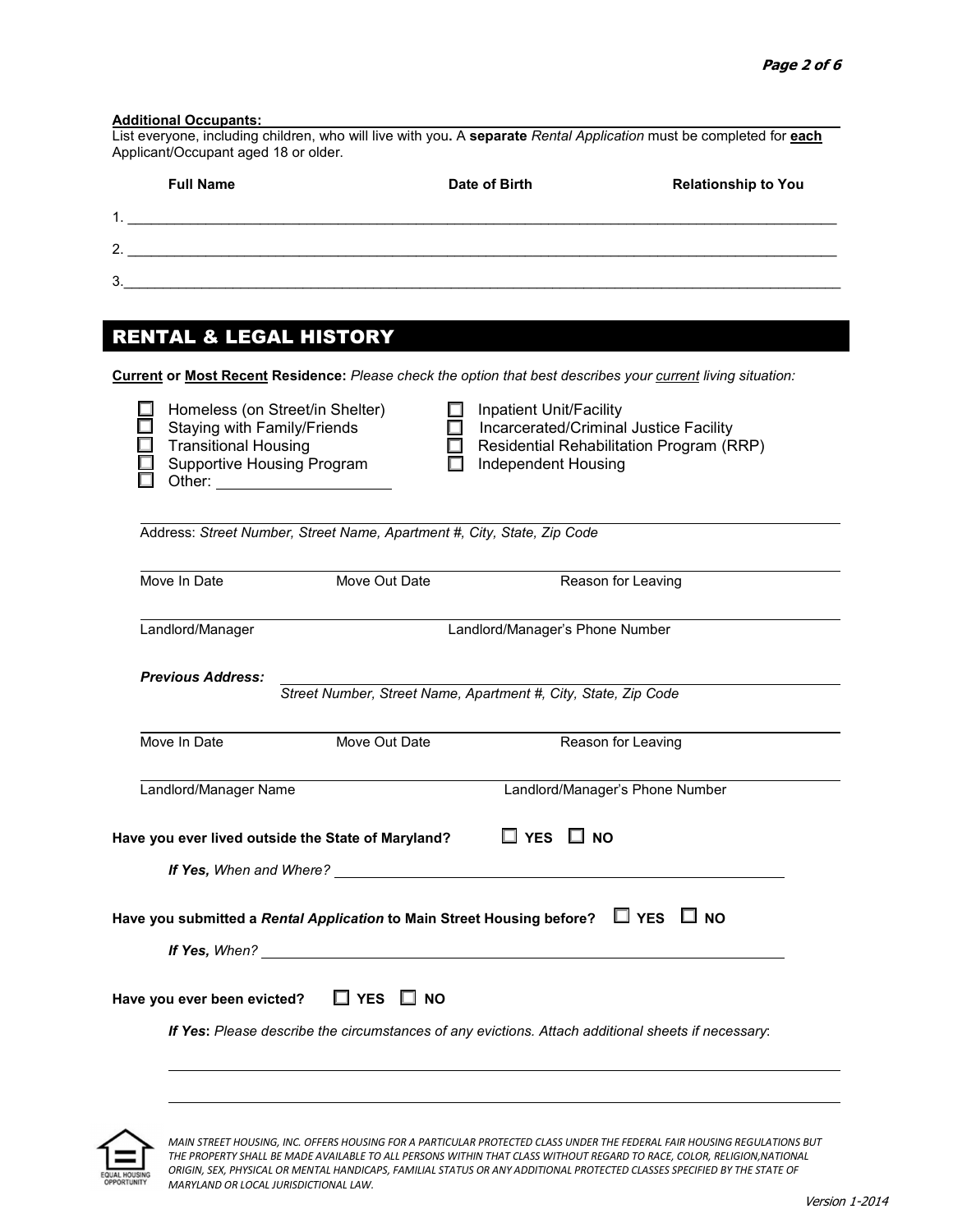| Criminal History: Have your ever been: <b>arrested or charged for a crime?</b> $\Box$ YES $\Box$ NO |                      |
|-----------------------------------------------------------------------------------------------------|----------------------|
| convicted of a crime?                                                                               | $\Box$ YES $\Box$ NO |
| incarcerated?                                                                                       | $\Box$ YES $\Box$ NO |

*If Yes: Please provide the year and an explanation of all incidents/offenses. Attach additional sheets as* necessary. *MSH will perform a criminal history check for each Applicant.*

| <b>EMPLOYMENT HISTORY</b>                                                                                                                                                                                                                                                |                                                    |  |
|--------------------------------------------------------------------------------------------------------------------------------------------------------------------------------------------------------------------------------------------------------------------------|----------------------------------------------------|--|
| $\Box$ YES $\Box$ NO<br>Have you ever served in the military?                                                                                                                                                                                                            |                                                    |  |
| $\Box$ YES $\Box$ NO<br>Are you currently enrolled in school or formal training?                                                                                                                                                                                         |                                                    |  |
| Please check the option that best describes your current employment situation:<br>Employed: Seasonal or Temporary<br>$\Box$ Unemployed: Seeking Work<br>ш<br>Employed: Part-Time<br>Unemployed: Retired<br>Employed: Full-Time<br>Unemployed: Disabled, Not Seeking Work |                                                    |  |
| Name and Address of Current or Most Recent Employer                                                                                                                                                                                                                      |                                                    |  |
| Dates Employed                                                                                                                                                                                                                                                           | Type of Job or Title                               |  |
| Supervisor's Name                                                                                                                                                                                                                                                        | Supervisor's Phone Number                          |  |
| Name and Address of Next Most Recent Employer                                                                                                                                                                                                                            |                                                    |  |
| Dates Employed                                                                                                                                                                                                                                                           | Type of Job or Title                               |  |
| Supervisor's Name<br>Supervisor's Phone Number                                                                                                                                                                                                                           |                                                    |  |
| <b>PERSONAL REFERENCES</b>                                                                                                                                                                                                                                               |                                                    |  |
| Please provide accurate contact information for 3 Personal References and let them know we may contact them.                                                                                                                                                             |                                                    |  |
|                                                                                                                                                                                                                                                                          | Relationship to You: ________________              |  |
|                                                                                                                                                                                                                                                                          | How long have you known this person? _______ years |  |
|                                                                                                                                                                                                                                                                          | Relationship to You: _________________             |  |
| Phone: The contract of the contract of the contract of the contract of the contract of the contract of the contract of the contract of the contract of the contract of the contract of the contract of the contract of the con                                           | How long have you known this person? vears         |  |
| 3. Reference Name: Mannell Allen Mannell Allen Mannell Allen Mannell Allen Mannell Allen Mannell Allen Mannell                                                                                                                                                           | Relationship to You: ____________________          |  |
|                                                                                                                                                                                                                                                                          | How long have you known this person? vears         |  |

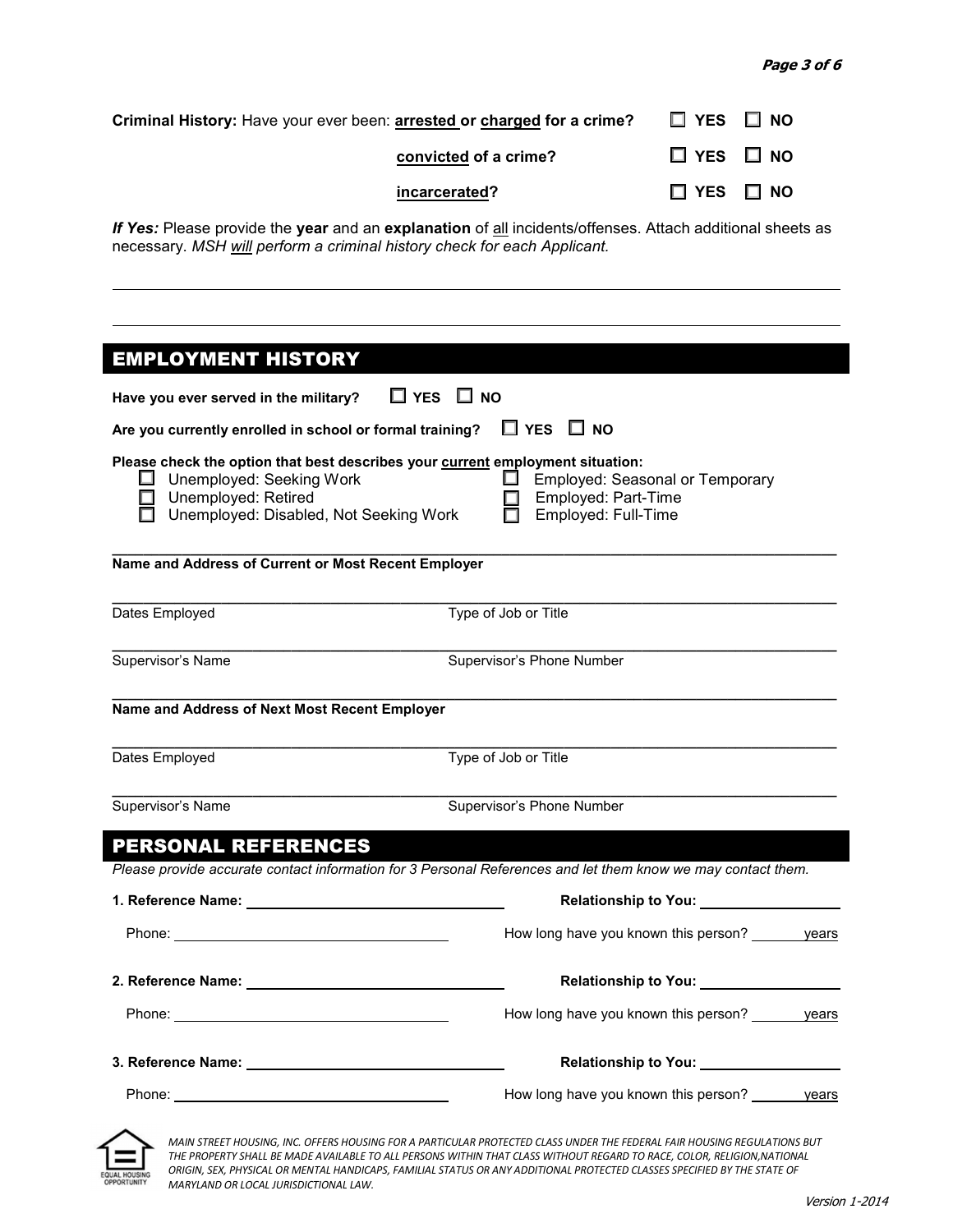### FINANCIAL HISTORY

**Accepted Applicants will be required to provide verification of income sources** (*bank statements, check stubs, benefit letters from SSA or VA, Housing Assistance vouchers, etc.*). Benefits must be valid in the county of residence.

#### **CURRENT MONTHLY INCOME:**

| Employment Income: Describe:                                                                                                                                                                                                         | \$                                                                                                                                                                                                                                                                                                                                                                                                                              |
|--------------------------------------------------------------------------------------------------------------------------------------------------------------------------------------------------------------------------------------|---------------------------------------------------------------------------------------------------------------------------------------------------------------------------------------------------------------------------------------------------------------------------------------------------------------------------------------------------------------------------------------------------------------------------------|
| Food Stamps/SNAP/Independence Card: Describe: __________________________________                                                                                                                                                     |                                                                                                                                                                                                                                                                                                                                                                                                                                 |
| SSDI: Describe: <u>contract and contract and contract and contract and contract and contract and contract and contract and contract and contract and contract and contract and contract and contract and contract and contract a</u> |                                                                                                                                                                                                                                                                                                                                                                                                                                 |
| <b>SSI:</b> Describe: <b>Example 2019</b>                                                                                                                                                                                            | \$                                                                                                                                                                                                                                                                                                                                                                                                                              |
|                                                                                                                                                                                                                                      | $\bullet$ $\qquad \qquad$                                                                                                                                                                                                                                                                                                                                                                                                       |
| Unemployment Benefits: Describe: William Communication of the Communication of the Communication of the Communication of the Communication of the Communication of the Communication of the Communication of the Communication       |                                                                                                                                                                                                                                                                                                                                                                                                                                 |
| Pension or Retirement Income: Describe: www.communications.com/                                                                                                                                                                      | $\frac{1}{2}$ $\frac{1}{2}$ $\frac{1}{2}$ $\frac{1}{2}$ $\frac{1}{2}$ $\frac{1}{2}$ $\frac{1}{2}$ $\frac{1}{2}$ $\frac{1}{2}$ $\frac{1}{2}$ $\frac{1}{2}$ $\frac{1}{2}$ $\frac{1}{2}$ $\frac{1}{2}$ $\frac{1}{2}$ $\frac{1}{2}$ $\frac{1}{2}$ $\frac{1}{2}$ $\frac{1}{2}$ $\frac{1}{2}$ $\frac{1}{2}$ $\frac{1}{2}$                                                                                                             |
| Child Support or Alimony: Describe: 2008. 2009. 2010. 2010. 2010. 2010. 2010. 2010. 2010. 2010. 2010. 2010. 20                                                                                                                       |                                                                                                                                                                                                                                                                                                                                                                                                                                 |
| TCA: Expires On: Note and the Second Second Second Second Second Second Second Second Second Second Second Second Second Second Second Second Second Second Second Second Second Second Second Second Second Second Second Sec       |                                                                                                                                                                                                                                                                                                                                                                                                                                 |
| Other Source of Monthly Income: Describe: <b>Manual Access 1996</b>                                                                                                                                                                  |                                                                                                                                                                                                                                                                                                                                                                                                                                 |
| Other Source of Monthly Income: Describe: <b>Manual Contract Contract Contract Contract Contract Contract Contract Contract Contract Contract Contract Contract Contract Contract Contract Contract Contract Contract Contract C</b> |                                                                                                                                                                                                                                                                                                                                                                                                                                 |
|                                                                                                                                                                                                                                      | $\frac{1}{2}$ $\frac{1}{2}$ $\frac{1}{2}$ $\frac{1}{2}$ $\frac{1}{2}$ $\frac{1}{2}$ $\frac{1}{2}$ $\frac{1}{2}$ $\frac{1}{2}$ $\frac{1}{2}$ $\frac{1}{2}$ $\frac{1}{2}$ $\frac{1}{2}$ $\frac{1}{2}$ $\frac{1}{2}$ $\frac{1}{2}$ $\frac{1}{2}$ $\frac{1}{2}$ $\frac{1}{2}$ $\frac{1}{2}$ $\frac{1}{2}$ $\frac{1}{2}$                                                                                                             |
| <b>TOTAL HOUSEHOLD MONTHLY INCOME:</b>                                                                                                                                                                                               | -----------------------------------<br>$\sim$ 5 and 5 and 6 and 6 and 6 and 6 and 6 and 6 and 6 and 6 and 6 and 6 and 6 and 6 and 6 and 6 and 6 and 6 and 6 and 6 and 6 and 6 and 6 and 6 and 6 and 6 and 6 and 6 and 6 and 6 and 6 and 6 and 6 and 6 and 6 and 6 and                                                                                                                                                           |
| <b>CURRENT MONTHLY EXPENSES:</b>                                                                                                                                                                                                     |                                                                                                                                                                                                                                                                                                                                                                                                                                 |
| Child Support or Alimony Payment: Describe: 2008 2014 2014 2015 2016                                                                                                                                                                 | $\sim$ 5 and 5 and 6 and 6 and 6 and 6 and 6 and 6 and 6 and 6 and 6 and 6 and 6 and 6 and 6 and 6 and 6 and 6 and 6 and 6 and 6 and 6 and 6 and 6 and 6 and 6 and 6 and 6 and 6 and 6 and 6 and 6 and 6 and 6 and 6 and 6 and                                                                                                                                                                                                  |
|                                                                                                                                                                                                                                      |                                                                                                                                                                                                                                                                                                                                                                                                                                 |
| Student/Personal Loan Payments: Describe: 2008. 2009. 2010. 2010. 2012. 2013. 2014. 2015. 2016. 2017. 2018. 20                                                                                                                       | $\frac{1}{\sqrt{1-\frac{1}{2}}}\frac{1}{\sqrt{1-\frac{1}{2}}}\frac{1}{\sqrt{1-\frac{1}{2}}}\frac{1}{\sqrt{1-\frac{1}{2}}}\frac{1}{\sqrt{1-\frac{1}{2}}}\frac{1}{\sqrt{1-\frac{1}{2}}}\frac{1}{\sqrt{1-\frac{1}{2}}}\frac{1}{\sqrt{1-\frac{1}{2}}}\frac{1}{\sqrt{1-\frac{1}{2}}}\frac{1}{\sqrt{1-\frac{1}{2}}}\frac{1}{\sqrt{1-\frac{1}{2}}}\frac{1}{\sqrt{1-\frac{1}{2}}}\frac{1}{\sqrt{1-\frac{1}{2}}}\frac{1}{\sqrt{1-\frac{$ |
|                                                                                                                                                                                                                                      | $\sim$                                                                                                                                                                                                                                                                                                                                                                                                                          |
|                                                                                                                                                                                                                                      | $\frac{1}{2}$ $\frac{1}{2}$ $\frac{1}{2}$ $\frac{1}{2}$ $\frac{1}{2}$ $\frac{1}{2}$ $\frac{1}{2}$ $\frac{1}{2}$ $\frac{1}{2}$ $\frac{1}{2}$ $\frac{1}{2}$ $\frac{1}{2}$ $\frac{1}{2}$ $\frac{1}{2}$ $\frac{1}{2}$ $\frac{1}{2}$ $\frac{1}{2}$ $\frac{1}{2}$ $\frac{1}{2}$ $\frac{1}{2}$ $\frac{1}{2}$ $\frac{1}{2}$                                                                                                             |
| Other Mandatory Payments: Describe: 2008. 2009. 2012. 2014. 2015. 2016. 2017. 2018. 2019. 2017. 2018. 2019. 20                                                                                                                       |                                                                                                                                                                                                                                                                                                                                                                                                                                 |
| <b>TOTAL HOUSEHOLD MONTHLY EXPENSES:</b>                                                                                                                                                                                             | ----------------------------------                                                                                                                                                                                                                                                                                                                                                                                              |
| Are you enrolled in a Housing or Rental Assistance Program?<br>Ex: Housing Choice Section 8 Voucher                                                                                                                                  | $\Box$ YES $\Box$ ON WAITING LIST $\Box$ NO<br>If Yes, County: 15 Mercent County:                                                                                                                                                                                                                                                                                                                                               |
| Do you have any outstanding debts with any utility companies?                                                                                                                                                                        | $\Box$ YES<br>$\Box$ NO                                                                                                                                                                                                                                                                                                                                                                                                         |
| Do you have a checking or savings account?                                                                                                                                                                                           | $\square$ NO<br>П.<br><b>YES</b>                                                                                                                                                                                                                                                                                                                                                                                                |
| Do you have health insurance?<br>Ex: Medical Assistance, PAC, private insurance, etc.                                                                                                                                                | <b>YES</b><br><b>NO</b><br>If Yes, Carrier:                                                                                                                                                                                                                                                                                                                                                                                     |

**PLEASE NOTE:** *Single adult Applicants need to have a minimum income of \$500 per month to be eligible for tenancy with Main Street Housing, Inc. Income requirements for families vary by jurisdiction; contact the MSH Office for details. If offered tenancy, the Applicant will be expected to sign a Lease Agreement with an initial term of one (1) year and provide payment of Security Deposit and First Months' Rent at Lease signing. Amount of Security Deposit and Rent is unique to each Property.* 

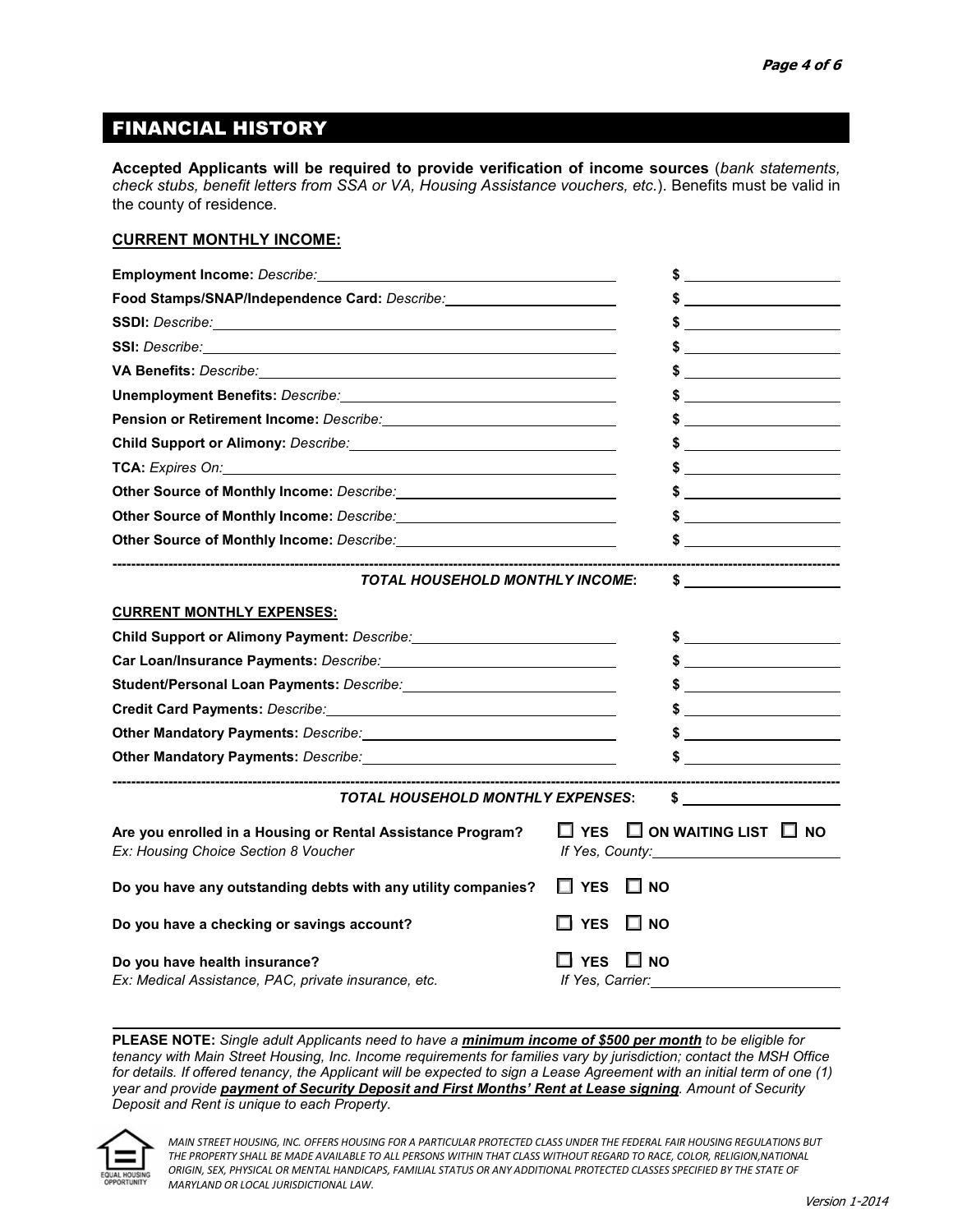## DISCLOSURES & PERMISSIONS

## **I understand that completing this** *Rental Application*  **DOES NOT GUARANTEE housing through Main Street Housing, Inc.**

I give permission for Main Street Housing, Inc. to check the accuracy of all the information I have provided about my household, income, employment, rental and criminal history by contacting Employers, Landlords, References and court records or files.

I understand that my application may be terminated if I have made any false or incomplete statements in this *Rental Application.* 

I understand that I must provide evidence of having a psychiatric disability by submitting a completed and signed *Evidence of Psychiatric Disability* Form with this *Rental Application*.

I authorize Main Street Housing, Inc. to verify any information regarding my psychiatric disability as presented on the attached *Evidence of Psychiatric Disability Form*.

I authorize Main Street Housing, Inc. to discuss this application with the local mental health Core Service Agency.

I authorize Main Street Housing, Inc. to release information provided in this application to person(s) or agencies checking to see that Main Street Housing, Inc. has complied with the restrictions of its funding.

I certify that the information I have provided in this application and attached form(s) is true and exact to the best of my knowledge. I certify that I have read and agree with the terms and conditions stated above.

| Did anyone assist you in completing this Rental Application? | $\Box$ YES $\Box$ NO |  |
|--------------------------------------------------------------|----------------------|--|
| <b>If Yes:</b> Name of Person Assisting:                     |                      |  |
| .                                                            |                      |  |

Relationship to You:

Organization/Contact Info:

**\_\_\_\_\_\_\_\_\_\_\_\_\_\_\_\_\_\_\_\_\_\_\_\_\_\_\_\_\_\_\_\_\_\_\_\_\_\_\_\_\_\_\_\_\_\_\_\_\_\_\_\_\_\_\_\_\_\_\_\_\_\_\_\_\_\_\_\_\_\_\_\_\_\_\_\_\_\_\_\_\_\_\_\_\_\_\_\_\_\_\_\_\_ Date** Applicant's Signature

> **\_\_\_\_\_\_\_\_\_\_\_\_\_\_\_\_\_\_\_\_\_\_\_\_\_\_\_\_\_\_\_\_\_\_\_\_\_\_\_\_\_\_\_\_\_\_\_\_\_\_ Applicant's Name (Please Print)**

Please make sure you have answered ALL questions

on this *Rental Application* before submitting*.*